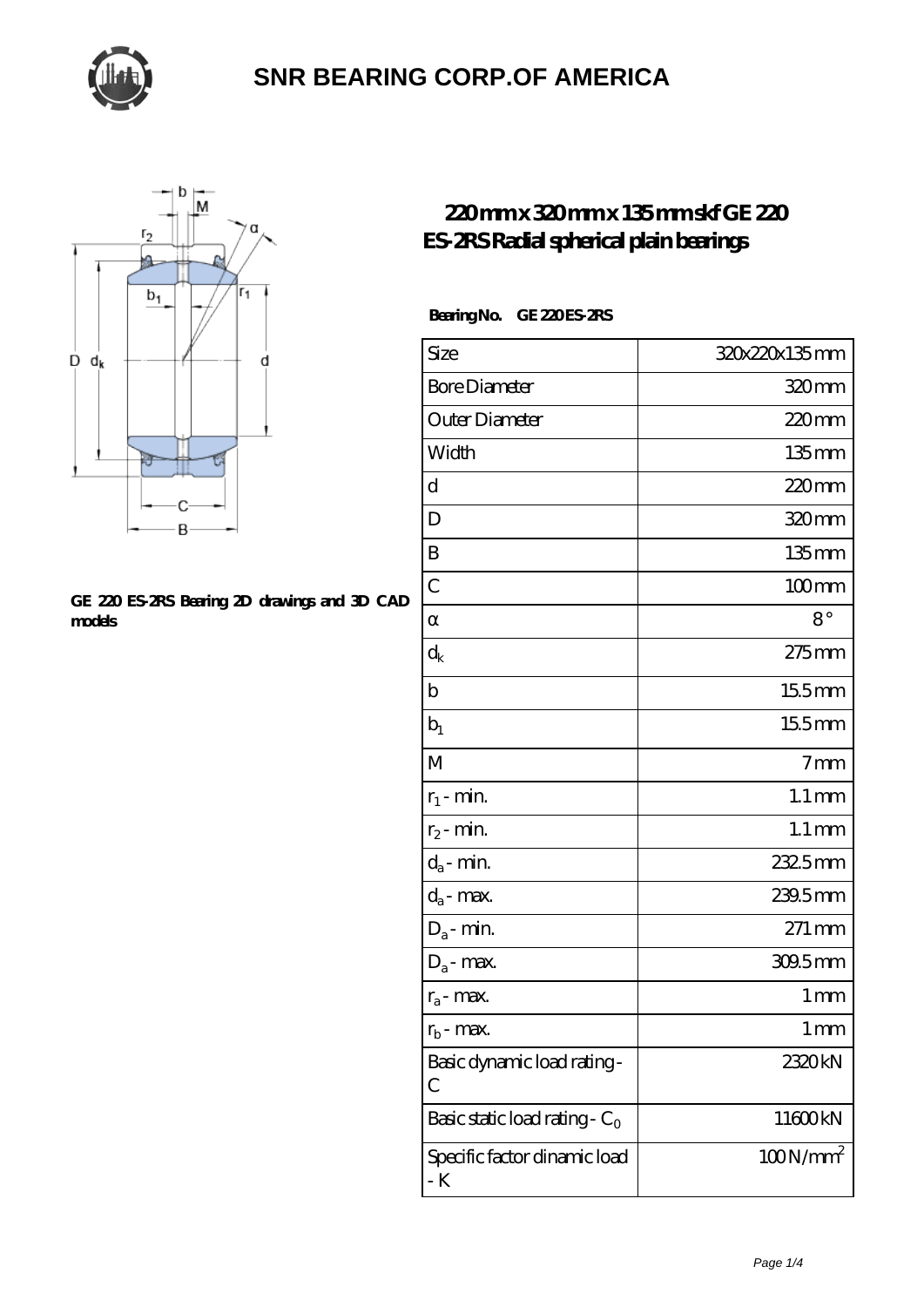

| Specific factor static load -<br>$K_{\Omega}$ | 500N/mm <sup>2</sup>                                                                                                                                                      |
|-----------------------------------------------|---------------------------------------------------------------------------------------------------------------------------------------------------------------------------|
| Constant - $K_M$                              | 330                                                                                                                                                                       |
| Category                                      | Spherical Plain Bearings -<br>Radial                                                                                                                                      |
| Inventory                                     | Q0                                                                                                                                                                        |
| Manufacturer Name                             | <b>SKF</b>                                                                                                                                                                |
| Minimum Buy Quantity                          | N/A                                                                                                                                                                       |
| Weight / Kilogram                             | 40.036                                                                                                                                                                    |
| Product Group                                 | <b>BO4264</b>                                                                                                                                                             |
| Self Aligning                                 | Yes                                                                                                                                                                       |
| Rolling Element                               | Spherical Plain                                                                                                                                                           |
| Material - Outer Member                       | Steel                                                                                                                                                                     |
| Material - Ball                               | Steel                                                                                                                                                                     |
| Material - Liner                              | Not Applicable                                                                                                                                                            |
| Relubricatable                                | Yes                                                                                                                                                                       |
| Enclosure                                     | 2 Seals                                                                                                                                                                   |
| Other Features                                | 2 Piece   Double Lip Seals  <br>Lubrication Hole and an<br>Annular Groove in Both<br>Rings                                                                                |
| Long Description                              | 220MM Bore; 100MM<br>Housing Width; 320MM<br>Outside Diameter; Spherical<br>Plain; Steel Outer Member;<br>Steel Ball; No Liner;<br>135MM Overall Width;<br>Relubricatable |
| Inch - Metric                                 | Metric                                                                                                                                                                    |
| Category                                      | Plain Bearings Spherical<br>Radial                                                                                                                                        |
| <b>UNSPSC</b>                                 | 31171515                                                                                                                                                                  |
| Harmonized Tariff Code                        | 8483.30.80.70                                                                                                                                                             |
| Noun                                          | Bearing                                                                                                                                                                   |
| Keyword 3                                     | Spherical                                                                                                                                                                 |
|                                               |                                                                                                                                                                           |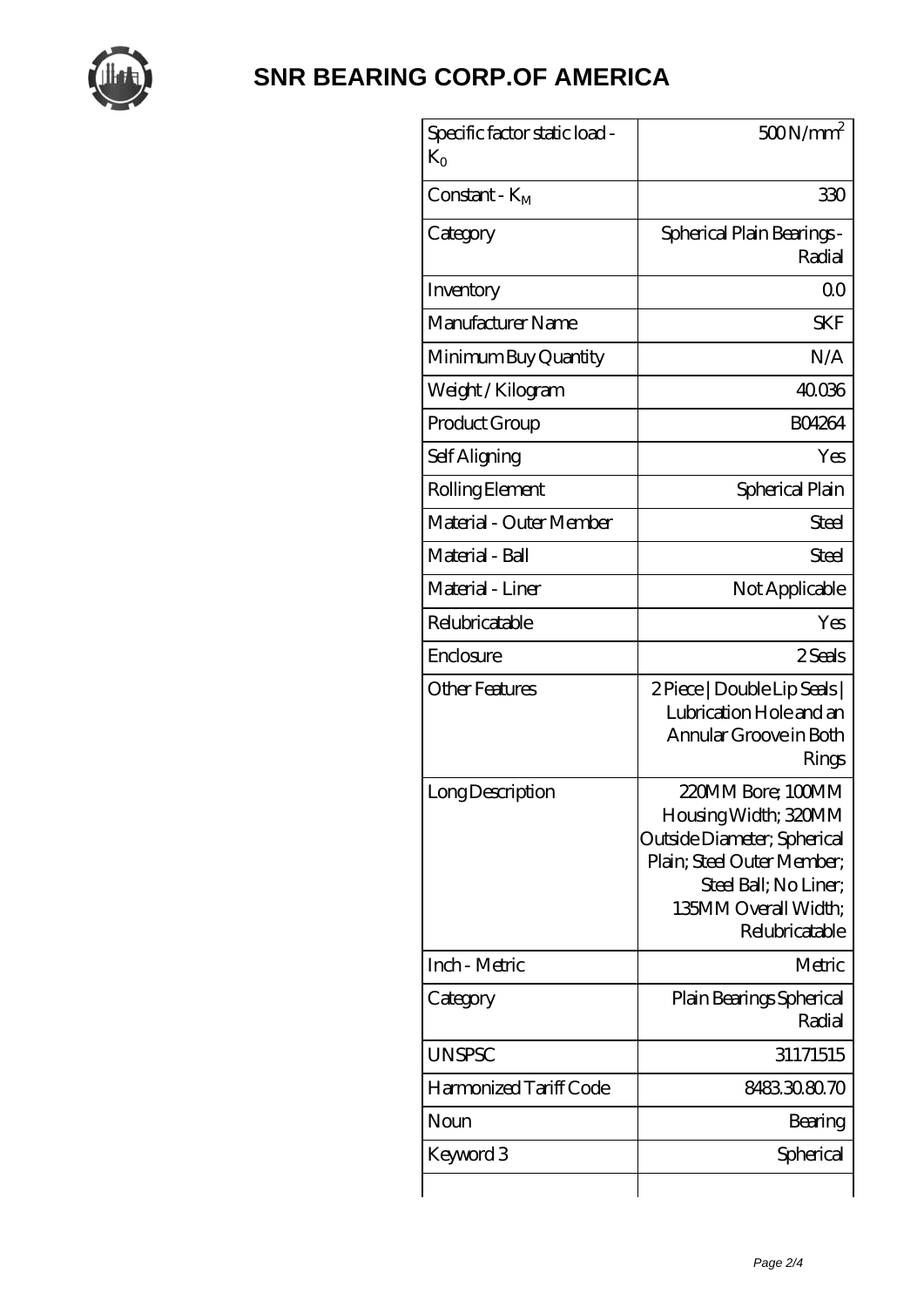

| Keyword String                                  | Plain Spherical Radial                        |
|-------------------------------------------------|-----------------------------------------------|
| Manufacturer URL                                | http://www.skf.com                            |
| Manufacturer Item Number                        | <b>GE 220ES-2RS</b>                           |
| Weight/LBS                                      | 78264                                         |
| Outside Diameter                                | 12598Inch   320 Millimeter                    |
| Overall Width                                   | 5315Inch   135Millimeter                      |
| Housing Width                                   | 3937Inch   100Millimeter                      |
| Bore                                            | 8661 Inch   220 Millimeter                    |
| bore diameter:                                  | $220$ mm                                      |
| inner ring material:                            | Steel                                         |
| outside diameter:                               | 320mm                                         |
| outer ring width:                               | $100$ <sub>mm</sub>                           |
| misalignment angle:                             | $8^{\circ}$                                   |
| grade:                                          | Commercial/Industrial                         |
| inner ring width:                               | $135$ mm                                      |
| overall width:                                  | 135 <sub>mm</sub>                             |
| bearing type:                                   | Radial                                        |
| radial static load capacity:                    | 11600kN                                       |
| lubrication type:                               | Requires Lubrication                          |
| radial dynamic load<br>capacity:                | 2320kN                                        |
| closure type:                                   | Sealed                                        |
| operating temperature<br>range:                 | $-30$ to + 130 $^{\circ}$ C $^{\circ}$<br>- F |
| outer ring material:                            | Steel                                         |
| manufacturer upc number:                        | 7316577035561                                 |
| Lubricant                                       | Regular relubrication -<br>grease             |
| Design (sliding contact<br>surface combination) | Steel/steel                                   |
| Sealing solution                                | Double-lip seals                              |
|                                                 | $8^{\circ}$                                   |
| $\rm{d}_k$                                      | $275$ mm                                      |
|                                                 |                                               |